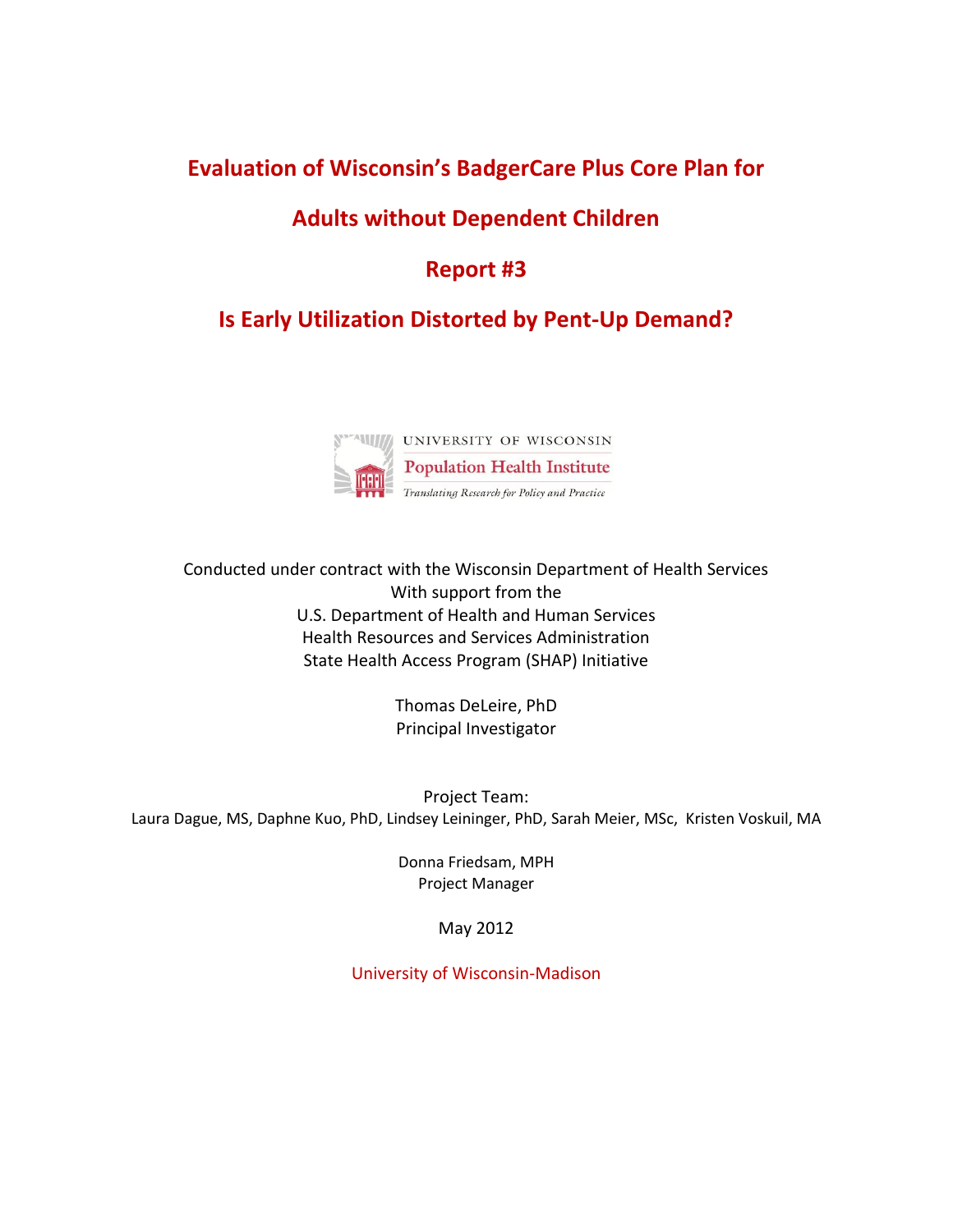#### **EXECUTIVE SUMMARY**

This report stands as the third of three that present findings from an evaluation of Wisconsin's BadgerCare Plus Core Plan - a 2009 expansion of coverage to low-income adults without dependent children (hereafter referred as "childless adults"). The Project Goal is as follows:

*To assess the effectiveness of the Wisconsin CORE plan in 1) delivering appropriate care to its members, 2) achieving DHS' goals for members' efficiency of service utilization and 3) promoting members' progress toward health improved outcomes.* 

The Core Plan launched with an automatic enrollment of approximately 12,000 very low-income uninsured childless adults from Milwaukee County's previous General Assistance Medical Program (GAMP). In July 2009, enrollment was opened statewide to low-income uninsured childless adults. Enrollment quickly surpassed state projections and, on October 9, 2009, enrollment was closed; applications made after that date were placed on a waiting list. Total enrollment with this cap reached a peak of 65,057 and then steadily declined with attrition.

This evaluation uses administrative claims to compare the medical care utilization of 9,619 prior GAMP-Core Plan childless adults both prior to and one year following their enrollment into the Core Plan. It also assesses the experience of 56,103 other Core Plan members who enrolled between July 15 and October 9, 2009.

Report #1 presents findings about the service utilization of the Core Plan population. Report #2 presents findings from an evaluation of the Health Needs Assessment, assessing its utility in identifying the presence of chronic conditions and other health needs, and of identifying future resource utilization.

The first report shows that enrollment into the Core Plan from GAMP brought significant changes in service utilization. In particular, Core Plan enrollment for the former GAMP population led to large increases in ED and outpatient visits and large decreases in hospitalizations for this population. Report #2 shows that the HNA, while its accuracy varies by condition, adds significant predictive value over the use of demographics alone to predict utilization at the upper percentiles.

This third report focuses on the following questions:

*Does the Core Plan early utilization appear to be distorted by pent-up demand, suggesting that utilization (and thus cost) might change, level off or decline in later months?*

- *1. How does the early enrollment utilization pattern compare for former GAMP members to their prior GAMP-program utilization?*
- *2. How does the early enrollment utilization pattern differ for former GAMP members and other Core members?*
- *3. How does the early enrollment utilization pattern of non-GAMP Core Plan members compare to a comparable matched group of early enrollees in BC Standard or Benchmark Plan?*

This study finds no transitory early spike in utilization for three types of utilization – office visits, emergency department, or hospitalization – during the study period. There may be several reasons for this lack of service response indicating pent-up demand. Regardless of the response, the findings hold several implications for new coverage expansions: some cohorts of new enrollees will maintain consistent and relatively low utilization. But for some groups of enrollees, particularly those that appear to come from a status of chronic or long-term uninsurance, the health care system and budgets will need to accommodate a sustained overall increase in outpatient utilization.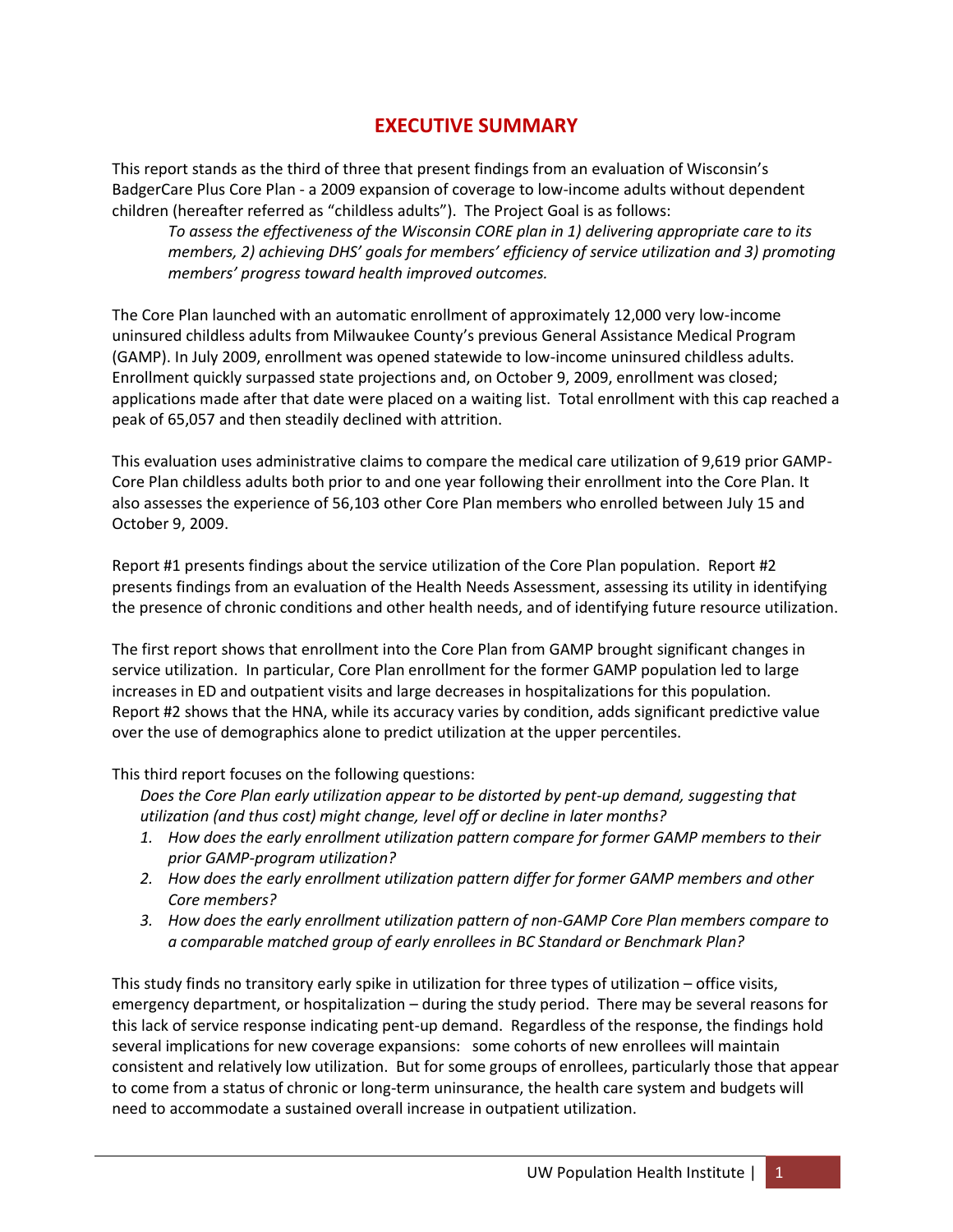# **List of Tables and Figures**

| Page |
|------|
| 4    |
| 7    |
| 11   |
| 12   |
| 13   |
|      |

c. Any Outpatient Visit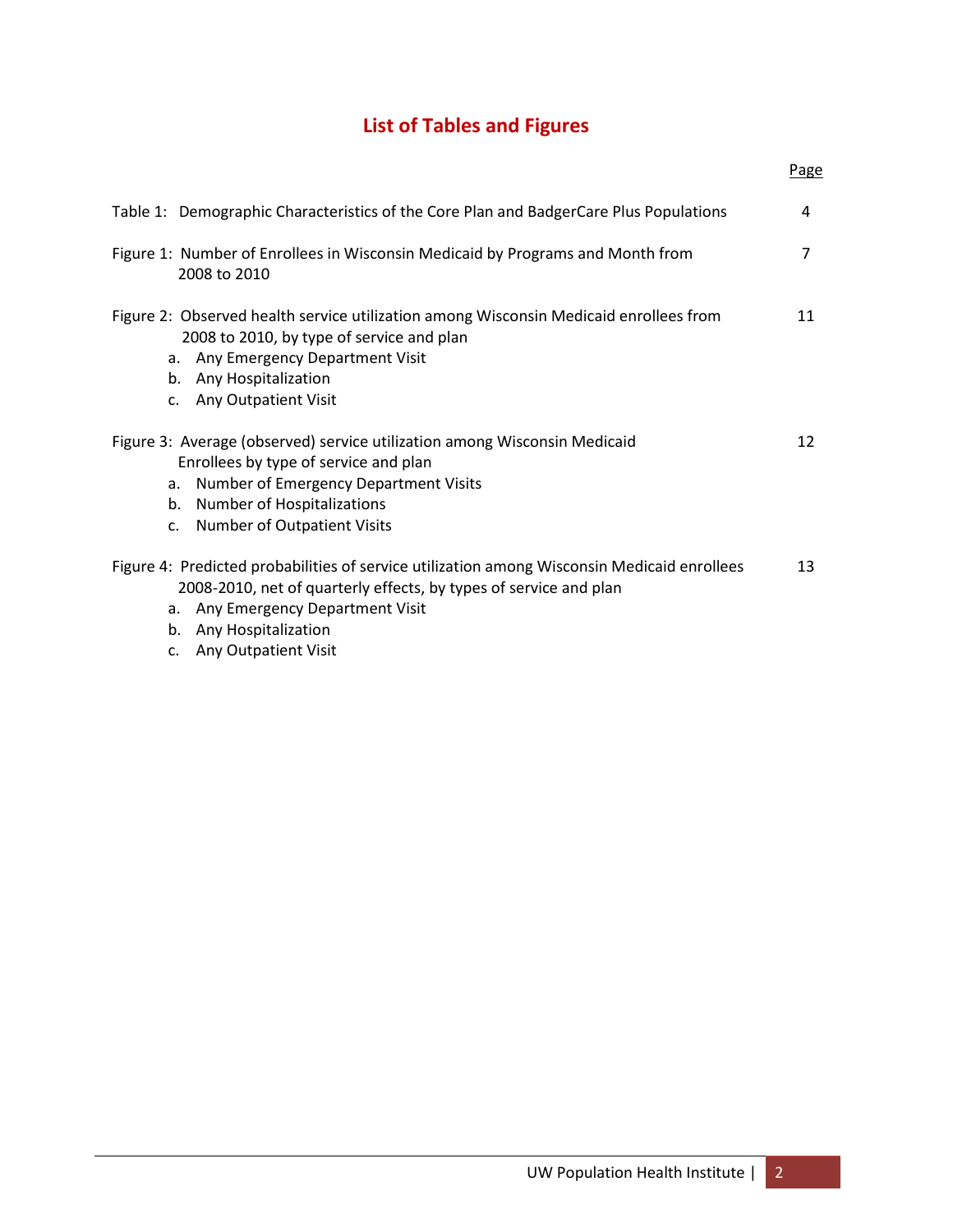#### **I. Background**

l

The State of Wisconsin in 2009 launched the BadgerCare Plus Core Plan for adults without dependent children ("childless adults"). Eligible individuals have incomes up to 200% of the Federal Poverty Line (FPL) and do not have access to other forms of health insurance. The Core plan's program offers a pared down version of those benefits available through the State's existing Medicaid/CHIP program (BadgerCare Plus). Enrollment for Core Plan opened in July 2009 and was ultimately capped at approximately 65,000 enrollees. In January 2009, prior to opening enrollment to all eligible persons, the State automatically transitioned twelve thousand low income childless adults from Milwaukee County's General Assistance Medical Program (GAMP) to the Core Plan.

GAMP was established in 1997 in response to the closing of Milwaukee County's Doyne Hospital, which had provided health care to the indigent population of Milwaukee County. GAMP primarily served to reimburse hospitals and other providers for their expenses related to providing care to chronically uninsured indigent adults with a need for health services. GAMP also contracted with community-based clinics to provide primary and specialty care for enrollees. Individuals could only apply if they were presenting themselves for health care services at a participating provider clinic or emergency department (which included all hospitals in Milwaukee County). To qualify for GAMP, an applicant's income could not exceed 100% of the federal poverty level for most family sizes. Once approved, enrollment was for six months, after which a person would have to re-enroll.

All enrolled GAMP members as of December 26, 2008 were automatically transitioned to the BadgerCare Plus Core plan on January 1, 2009, at which point GAMP ceased to exist. General Core Plan enrollment opened on July 15, 2009. $^1$  Table 1a provides summary demographic characteristics of the former GAMP members who enrolled in the Core Plan and Table 1b provides the same information for other Core enrollees. In the GAMP sample, forty-two percent is female. The average age is 43.5 with 26.5% being less than age 35, 55% being between 35 and 55, and 18% being age 55 or older. As the race and ethnicity of a public health program member is not relevant to program eligibility, it is often not reported in the administrative file. Race / ethnicity is missing for 41% of the sample. 23% of the sample is reported as White, 36% as Black, and 7% as Hispanic. The main difference between the two samples: a smaller proportion of the GAMP sample is white and the GAMP sample is somewhat older than the Core sample.

The Core Plan differs from GAMP in several important ways. The Core Plan provides health care coverage to adults with no dependent children who have incomes below 200% FPL. Once enrolled, members receive a managed care benefit package and face little cost sharing. With some exceptions, coverage is not available to persons who already have any form of private health insurance, quit their job, or voluntarily dropped any health insurance in the last 12 months.

GAMP was a general relief program, rather than an insurance program. As such it differed from insurance coverage in two key features. First, application for the program occurred only upon presentation as an uninsured patient at a participating provider site, while the Core Plan, like other

 $^{1}$ Application levels for the Core Plan immediately exceeded projections and program budget. Total program enrollment reached a high of 65,057. As a result of this unanticipated demand for the program, an enrollment cap was imposed on October 9, 2009. Applications received after that date were placed on a waiting list and (with a few exceptions for cancer and heart disease patients) none of the waiting list applicants have been enrolled into Core Plan coverage.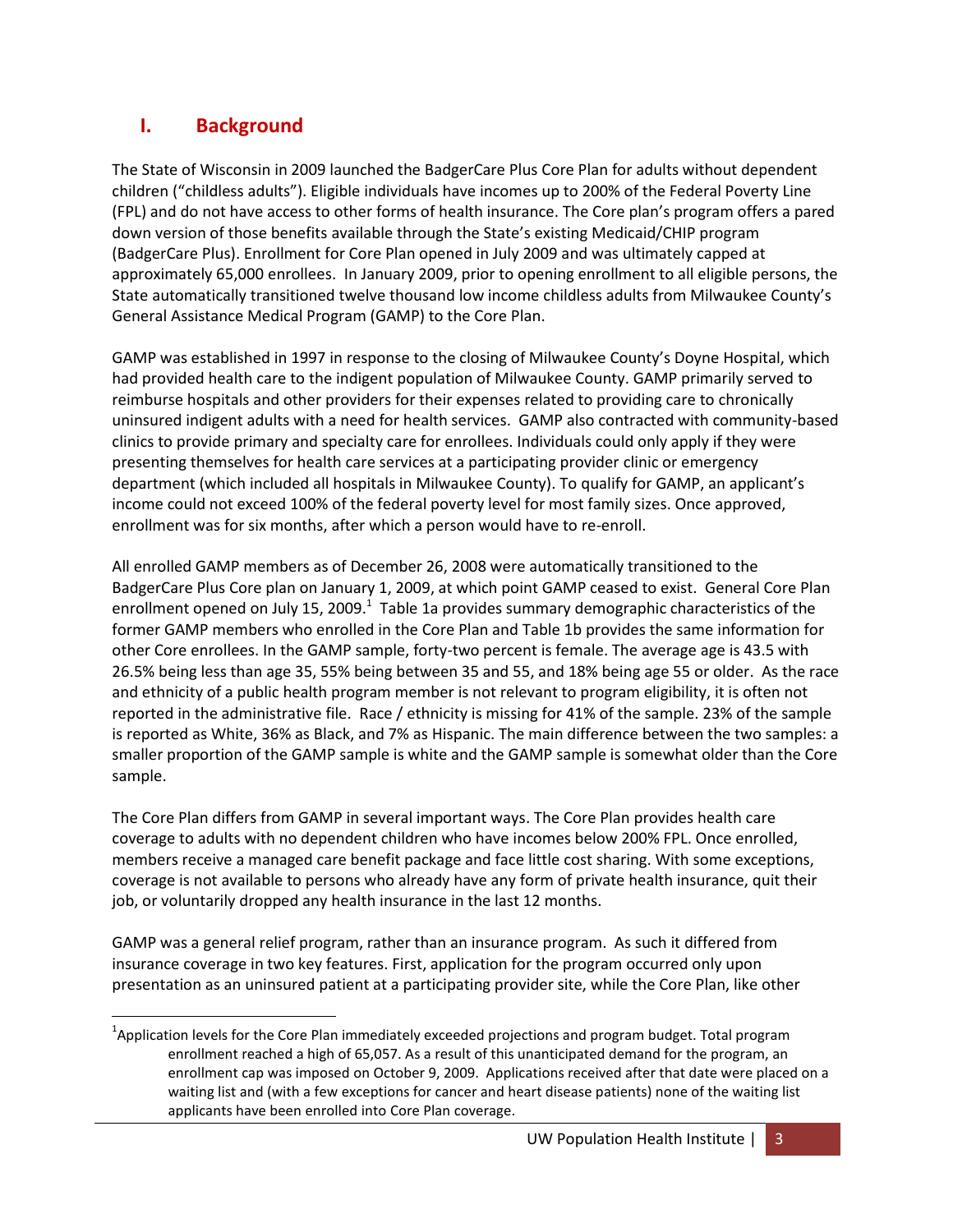public insurance programs allowed participants to enroll in advance of needing treatment. Interviews with program administrators indicate that GAMP consisted of two general types of enrollees. The first type came in through the emergency department and often transitioned out of coverage at the time of re-enrollment. The second type was more stable and used the program for obtaining needed prescriptions and management of chronic illness, generally requiring at least monthly contact with the health system.

| Table 1: Demographic Characteristics of the Core Plan and BadgerCare Plus Populations |                                    |                       |                                                          |
|---------------------------------------------------------------------------------------|------------------------------------|-----------------------|----------------------------------------------------------|
|                                                                                       | Former<br><b>GAMP</b><br>Core Plan | Non-GAMP<br>Core Plan | <b>BadgerCare</b><br>Plus<br>Parents/Caretaker<br>Adults |
| <b>Number of Enrollees</b>                                                            | 9,619                              | 56,1031               | 44,264                                                   |
| Female                                                                                | 41.98%                             | 49.06%                | 79.30%                                                   |
| Age (Mean/average)                                                                    | 43.50                              | 40.07                 | 31.72                                                    |
| Age $<$ 35                                                                            | 26.50%                             | 38.35%                | 66.59%                                                   |
| Age>=35 & Age < 55                                                                    | 55.17%                             | 41.42%                | 31.38%                                                   |
| Age>=55                                                                               | 18.33%                             | 20.23%                | 2.03%                                                    |
|                                                                                       |                                    |                       |                                                          |
| White                                                                                 | 23.28%                             | 77.30%                | 24.56%                                                   |
| <b>Black</b>                                                                          | 35.54%                             | 14.51%                | 54.03%                                                   |
| Hispanic                                                                              | 6.74%                              | 3.97%                 | 15.21%                                                   |
| Race / Ethnicity Missing                                                              | 41.48%                             | 6.12%                 | 3.20%                                                    |
|                                                                                       |                                    |                       |                                                          |

*Source: BadgerCare Plus Core Plan Enrollment File*

Note: Race/ethnicity percentages do not sum to 100% because of overlap among categories.

Second, GAMP served as a mechanism for providers to receive partial payment for services that would have otherwise been uncompensated, with providers typically paying any enrollment fees for beneficiaries. One goal under GAMP was an equitable distribution of burden among providers under the limited amount of money available for the program. Because total inpatient outlays were capped, after the point that the cap was reached hospitals no longer received payments on claims (though claims were submitted regardless of payment status). This means that treatment decisions were made in many cases without expectation of compensation for the providers. From a provider perspective, the Core Plan is superior because payments under Core are not capped or subject to priority setting. All emergency departments and hospitals in Milwaukee County were required or chose to accept GAMP as a payer. Federally-Qualified Health Centers acted as the principal primary care providers for GAMP. The network of primary care providers was small.

There are some key differences in terms of the services covered by GAMP and by the Core Plan but, as noted above, GAMP paid for services as a safety net program so the meaning of a covered service is less clear. Up until the exhaustion of the annual budget, GAMP paid for hospitalizations and physician visits. Emergency department visits were paid unless the visit was determined to be non-emergent. No payment was provided for services such as behavioral health, health education, physical or occupational therapy, or alcohol or substance treatment. Under the Core Plan, all of the services that GAMP paid for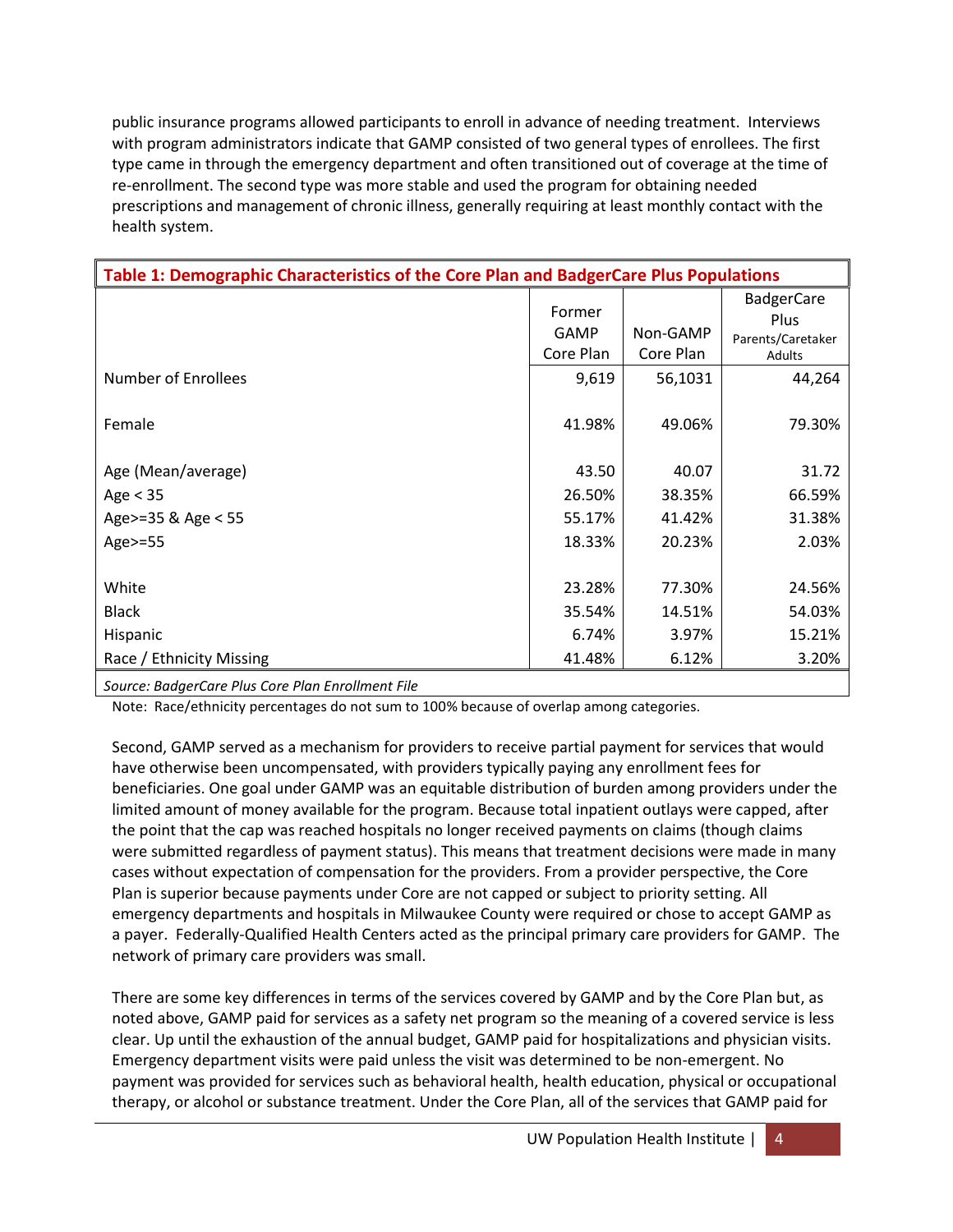are covered, as well as the additional services mentioned above that GAMP did not pay for. The Core Plan requires nominal co-payments for hospital stays and for physician office visits. Co-payments for emergency department visits apply only for those with income greater than 100% FPL (which is uncommon among the former GAMP population) and in the more likely scenario of the visit not resulting in a hospital admission.

### **II. Research Questions**

 $\overline{\phantom{a}}$ 

Pent-up demand is a significant concern as the nation and states undertake expansions of health insurance coverage while facing limits both in health services capacity and in program budgets. Much has been written about the shortage of primary care physicians and the need to absorb 32 million newly insured persons into the health delivery system.<sup>2</sup> Those who gain health insurance coverage will have financial access to preventive services that they may have previously foregone, some of which will lead to new diagnoses and a newly recognized need for treatment. Others will present with pre-existing conditions that have not had proper treatment, and for which care has been delayed. The anticipated pent-up demand is expected to strain the health care workforce and possibly exceed budget and actuarial projections.

The first report submitted under the BadgerCare Core Plan evaluation observed that BadgerCare Plus Core Plan had a significant effect on the utilization of health care by the low-income, uninsured, childless adult population of Wisconsin:

- 1. This Core Plan population substantially increased their use of the emergency department. Much of this increase was for ambulatory care sensitive reasons, non-emergent care and for care related to mental health, drug, and alcohol treatment.
- 2. This Core Plan population had a sizeable reduction in their rate of hospitalizations. The fact that preventive quality indices also declined -- for example, admissions for hypertension -- suggests that the underlying health of this population may have improved, and that increased access to ambulatory care may have led to such improvement.
- 3. This Core Plan study found a large increase in the number of outpatient visits. However, this increase was driven entirely by increased use of specialty care; no increase in the use of primary and preventive care was observed.

Wisconsin's experience with covering uninsured childless adults, therefore, shows mixed results. On the one hand, hospitalizations declined substantially as did hospitalizations related to ACS conditions. This finding strongly suggests that the underlying health of this population improved as a result of increased access to outpatient care. On the other hand, the study finds a dramatic increase in emergency department visits for ACS conditions and no increase in the utilization of primary or preventive care in an outpatient setting. Public insurance coverage seems to be reducing hospitalizations and improving health through increased preventive care, but this care is being obtained in the emergency department rather than in a more appropriate primary care setting. Thus, despite the potential benefits of

<sup>&</sup>lt;sup>2</sup> Hoffman C, Damico A, Garfield R. Research Brief: Insurance Coverage and Access to Care in Primary Care Shortage Areas. Kaiser Family Foundation. February 2011. Available at: <http://www.kff.org/insurance/upload/8161.pdf>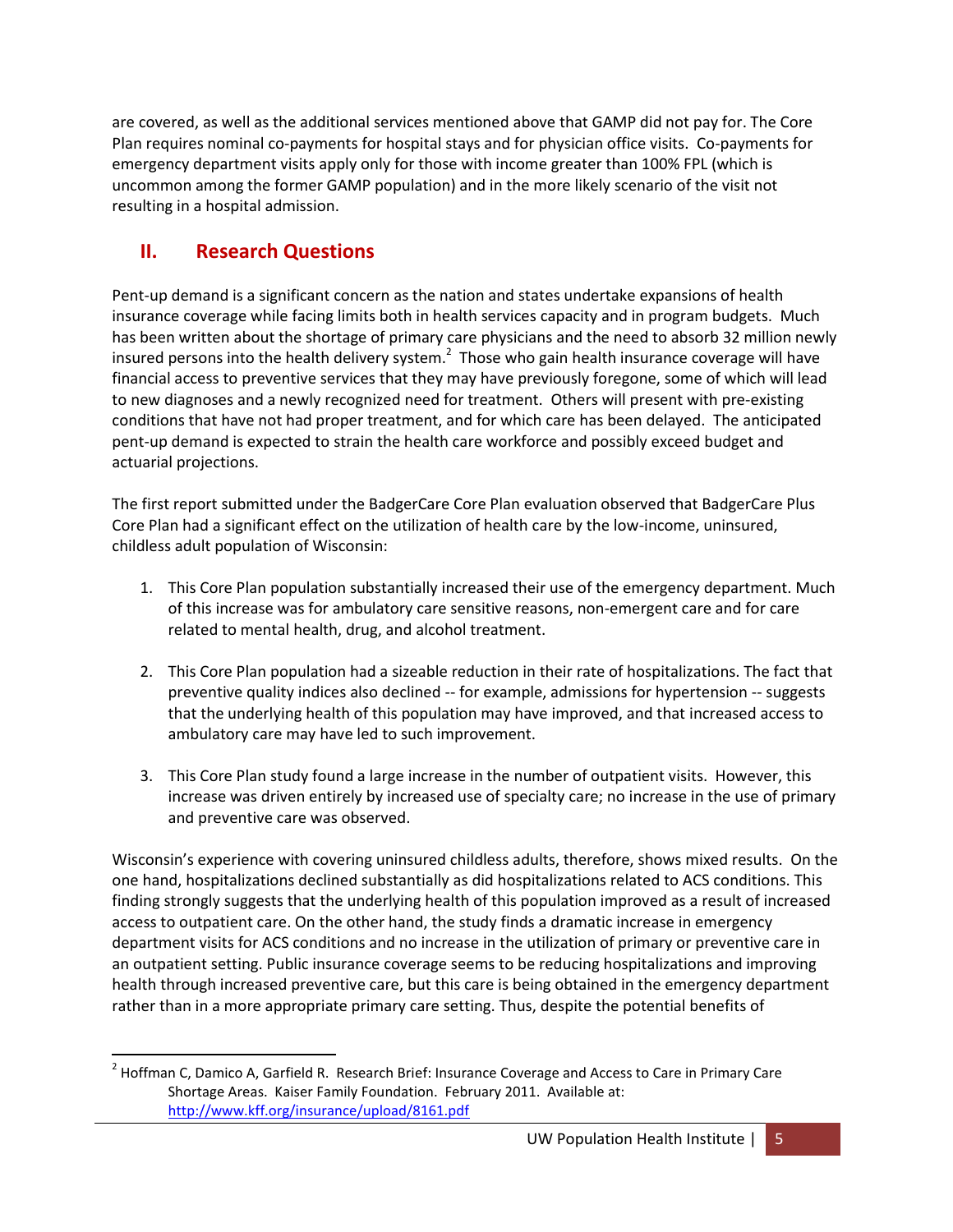expanding public insurance, this population still faces challenges either with lack of access to and/or appropriate use of primary care in physician offices and community-based settings.

This third study was intended to address whether the observed utilization was a function of pent-up demand or other distortions in the early months of program enrollment. That is, would utilization level off or change to a more normalized pattern after a period of adjustment to the Core Plan coverage program?

#### *Research Questions*

*Does the Core Plan early utilization appear to be distorted by pent-up demand, suggesting that utilization (and thus cost) might change, level off or decline in later months?*

- *1. How does the early enrollment utilization pattern compare for former GAMP members to their prior GAMP-program utilization?*
- *2. How does the early enrollment utilization pattern differ for former GAMP members and other Core members?*
- *3. How does the early enrollment utilization pattern of non-GAMP Core Plan members compare to a comparable matched group of early enrollees in BC Standard or Benchmark Plan?*

For this study, we measure service response that would be consistent with pent-up demand as follows: 1) We look for an early enrollment utilization spike followed by a later utilization drop-off, and 2) We compare Core Plan enrollees' early utilization trend to that of the normalized overall utilization (not early enrollment) of parents and caretaker adults in the BadgerCare Plus program.

#### **III. Methods, Data, and Outcome Measures**

The data for all analyses were drawn from the State's administrative claims database (called the InterChange system) and from the State's eligibility determination system (called the CARES database). The analyses consider two different samples of Core Plan enrollees. The first is the former-GAMP members who were automatically enrolled in the Core Plan in January 2009 (GAMP) who participated in the GAMP program before January 2009 and auto-enrolled to the CORE plan in January 2009 and remained until December 2010 or beyond. The second are those Core Plan members who enrolled voluntarily from an uninsured status, between July 1 and October 9, 2009, and stayed throughout December 2010 (NGC).<sup>3</sup>

In addition, both of these groups' utilization was compared to a third group – that of the parents and caretaker adults enrolled in BadgerCare Plus from January 2008 to December 2010 (BCP). This third comparison group, in that its coverage eligibility has existed for several years, provides a measure of utilization by a group of adults in a more steady state of access to public coverage – and thus theoretically not demonstrating pent-up demand.

For the GAMP sample, claims data were merged from the GAMP program in 2008 with claims data from the Core Plan in 2009 and with demographic data from the Core Plan enrollment file. Claims were matched for the same set of individuals across years using social security numbers (SSN). For a subset of enrollees, SSN matches did not succeed: 3,333 individuals with GAMP claims in December 2008 (and who should have been automatically enrolled into the Core Plan) were not found in the Core Plan

l  $3$ This study's claims data files go through June 2011, but because of potential lags in the filing of claims by providers, a more restricted time frame is used for analysis.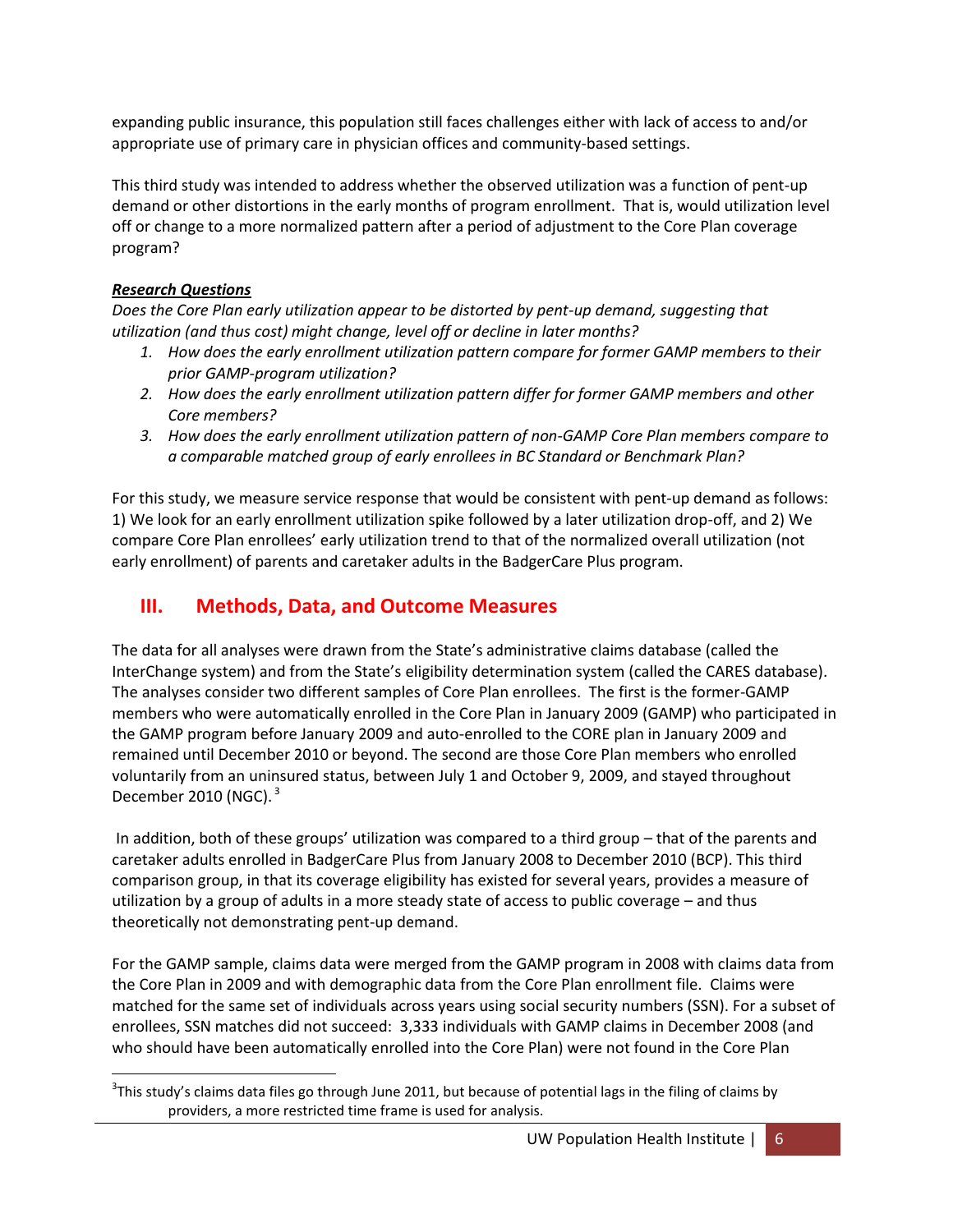enrollment file; 3,600 Core Plan enrollees with medical status codes indicating that they are members of the former GAMP population had no GAMP claims in 2008 (it is possible, though unlikely, for an individual in GAMP not to have any claims over the course of a year). The individuals in these two samples of 'unmatched' claims are believed by the study team to be largely the same. However, the study limited the sample to the 9,619 individuals who were able to match, leaving a balanced panel. Outcomes were compared for the matched and unmatched samples in both 2008 and 2009 and no differences, on average, were found.

Figure 1 shows the monthly total numbers of BadgerCare enrollees by the plans. While most of the enrollees entered the program by mid-month, some entered in the end of the month.



**Figure 1. Number of Enrollees in Wisconsin Medicaid by Programs** 

The number of non-GAMP Core (NGC) enrollees increased rapidly in the first four months so, for our subsequent analysis, we limit the observation of non-GAMP enrollees to those who entered between July and September 2009, and remained in the program up to December 2010. Thus, for our analysis of pent-up demand, we have 755,244 person-months in BCP sample, 90,648 in GAMP sample and 533,925 in NGC sample.

The outcomes for our pent-up demand analysis include three types of utilization: Emergency Department visits (ED), hospitalization admissions, and outpatient office visits. The number of emergency department (ED) visits was counted by the total number of days ever visiting the department within the month. The number of hospitalizations in a given month was calculated by the total number of spells staying in a hospital. The carried-over hospital stay from the prior month was not counted toward the utilization of the current month. The outpatient office visits were counted as the total number of visits within the month. The observed outcomes included ever use of ED, hospitalization and outpatient office visits and the average number of visits (admits) for the users. (BadgerCare Core Plan Evaluation Report #1 provides a more complete discussion of the outcome variables.)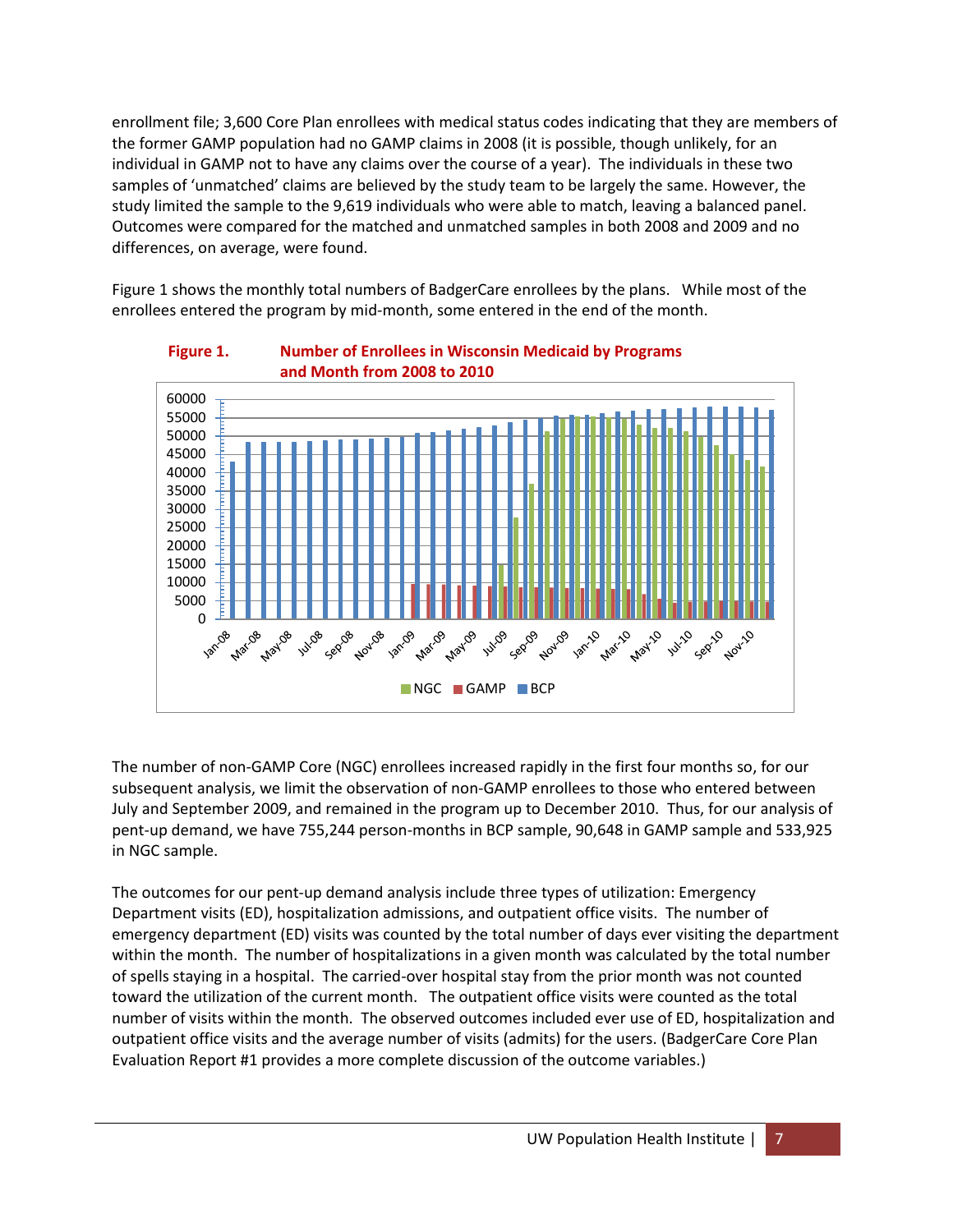One limitation of the administrative data is that it lacks a formal enrollment file for the GAMP program; as such we have only claims for this population for the year 2008. In order to account for exposure time enrollment status in GAMP is imputed. Imputation is done by allowing the first month in 2008 in which a claim was filed for a beneficiary to begin an enrollment spell. By this account, many spells begin in January but many also begin in December, with spells distributed fairly evenly across other months. The average length of enrollment in GAMP by this measure is 7.43 months.

We examined the utilization trends controlling for seasonal effects. The reasoning behind this analysis is as follows: if the transition to GAMP happened during a season in which utilization would have been higher than that for subsequent seasons *regardless* of the insurance transition – a hypothetical example is a flu season – any identified "pent-up demand" effect could not be separated from a seasonal effect. In this analysis we net out seasonal effects, allowing us to isolate any potential "pent-up demand" effects. Seasons were as four quarters of a year. Specifically, January, February, and March were the first quarter, April, May and June were the second quarter, July, August and September were the third quarter, and October, November, and December were the fourth quarter. We pooled the monthly records for all full-term enrollees from Medicaid programs together. We controlled for Medicaid plans, duration and interactions between plans and duration. The function was defined by the following equation:

$$
Probability(Y_j = 1) = \alpha + \sum_{k=2}^{4} \beta_k X_{kj}^q + \sum_{l=2}^{3} \beta_l X_{lj}^p + \sum_{m=2}^{36} \beta_m X_{mj}^T + \sum_{n=2}^{72} \beta_n (X^P X^T)_{nj}.
$$

In the equation,  $Y_j$  indicates the utilization of each person per month for the type of service.  $X_k^q$ indicates three dichotomous variables for four quarters with the first quarter as the reference category;  $X_{l i}^{P}$  indicates two dichotomous variables for GAMP and NGC groups with BCP as the omitted group;  $X_{m}^{T}$ indicates 35 dichotomous variables for the 36 months of observation; and  $(X^P X^T)_{ni}$  indicates the interaction terms of Medicaid plans and the utilization months. We then predicted the probabilities by programs and types of utilization, net of quarterly effects.<sup>4</sup>

#### **IV. Results**

 $\overline{a}$ 

Figures 2 and 3 show the utilization trends by rates and numbers, and Figure 4 shows the predicted probabilities for each month by plans, net of the quarterly effects.

- 1. For full-term Wisconsin Medicaid adults in BadgerCare Plus and in Core Plan, the proportion of enrollees with emergency department visits, hospitalization, and outpatient office visits did not increase from 2008 to 2010. (Figure 2)
- 2. BadgerCare Plus adults show a slight decline in hospitalization, regardless of whether the quarterly seasonal effects were controlled for or not. This could indicate some improved health with longevity in the program, but would require further study in order to validate. (Figures 2b and 4b)

 $^4$  A similar equation of calendar-month effects was also analyzed. That is, instead of controlling for quarterly effects, we estimated the predicted probabilities of all outcome measures netting out calendar-month effects. Month by month patterns bounce up and down in a random fashion, again providing evidence against the presence of pent-up demand.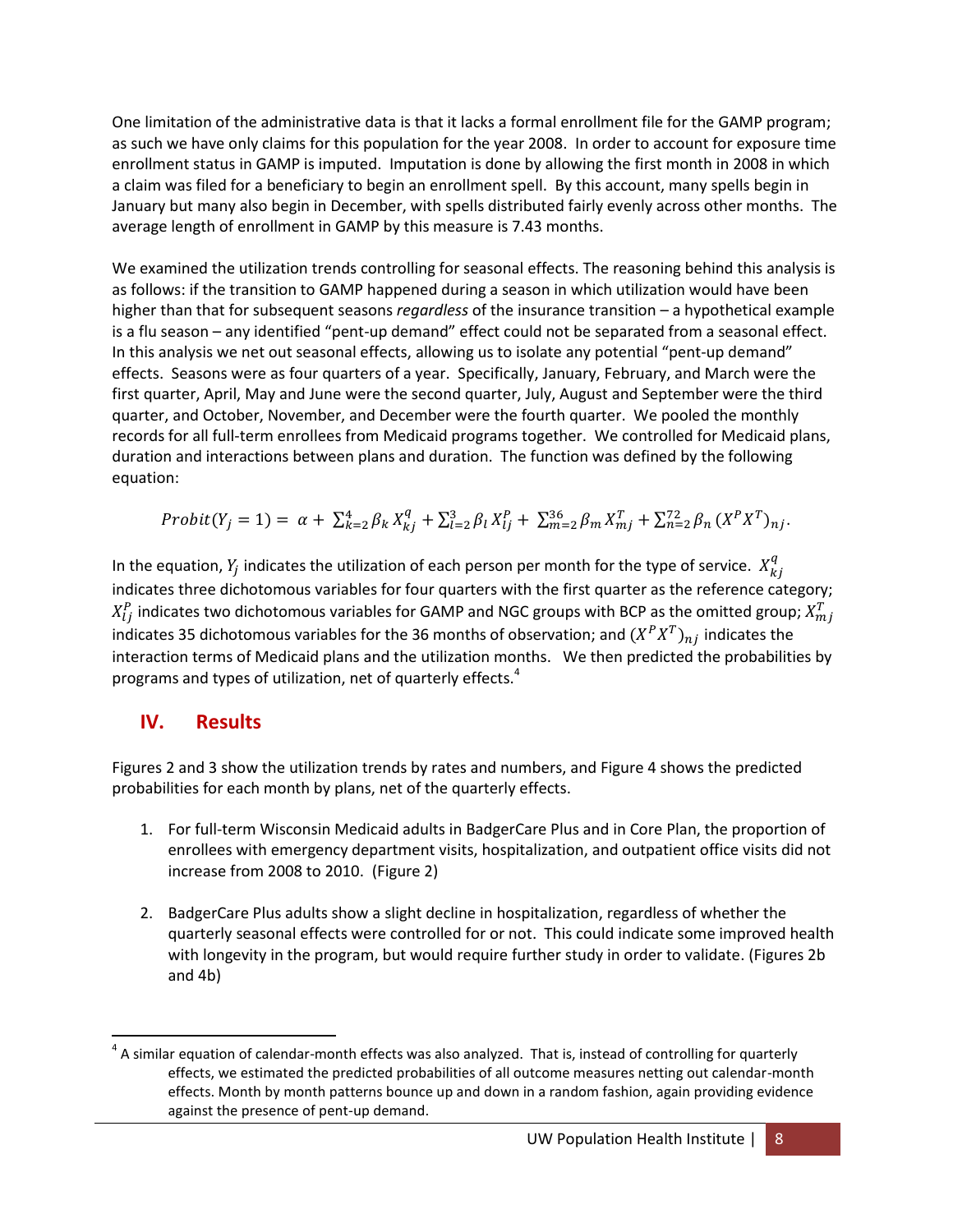- 3. The predicted probability of utilization of ED visits was very similar between BadgerCare Plus and former GAMP Core Plan adults. The Non-GAMP Core Plan adults had lower probability of ED utilization and hospitalization than both the former GAMP Core Plan adults and the BadgerCare Plus adults. (Figure 4)
- 4. In any given month, the former GAMP Core Plan enrollees were more likely to have an outpatient office visit than Non-GAMP or BadgerCare Plus enrollees for any given month. (Figures 2c and 4c)
- 5. Among all adults, the average numbers of visits or admits were fairly steady throughout the observed period. There were no important differences between programs. (Figure 3)
- 6. Controlling for seasonal effects (quarterly), there was no evidence of a service response that would be consistent with pent-up demand – as would be indicated by an early enrollment utilization spike or a later utilization drop-off -- for three types of utilization – office visits, emergency department, or hospitalization -- for Core Plan enrollees. (Figure 4)

#### **V. Discussion**

 $\overline{a}$ 

This study finds no evidence of service response to relieve pent-up demand for three types of utilization – office visits, emergency department, and hospitalization – during the study period. This period through calendar year 2010 would allow 24 months of observed coverage for the former GAMP enrollees and 15-18 months of observed coverage for the non-GAMP enrollees.

Among all adults, the average numbers of outpatient and emergency department visits or hospital admits were fairly steady throughout the observed period. The lower utilization by the non-GAMP cohort may reflect the differences between the non-GAMP Core Plan cohort – those who enrolled voluntarily – and those coming from the GAMP. (see Table 1b) BadgerCare Core Plan Evaluation Report #1 (Table 7) details that the non-GAMP Core Plan enrollees are younger and about half as likely to enter the program with chronic health conditions. It is also possible that they enter the program from a relatively new status of uninsured, having lost jobs in the recent economic downturn. In this way, they represent a different user profile than that of a chronically uninsured, very low-income enrollee. If this is the case, the utilization experience of this group may reflect more closely what might be expected by the new enrollees in the PPACA coverage expansions, particularly for those beyond the lowest income ranges. Again, this would require further study in order to validate.

A 2011 study of the Oregon Health Insurance Experiment reported increases in hospital, outpatient and drug utilization but found no evidence of transitorily large utilization response in that one-year period.<sup>5</sup> Our Wisconsin's experience reported here are consistent in this regard. A 2002 study of use of medical services over nearly two years among newly insured children in CHIP programs in South Carolina and West Virginia also reports no evidence of pent-up demand for medical care among newly insured children.<sup>6</sup>

<sup>&</sup>lt;sup>5</sup> Finkelstein et al. 2011. "The Oregon Health Insurance Experiment: Evidence from the First Year" NBER Working Paper #17190.

<sup>&</sup>lt;sup>6</sup> Goldsteen K, Goldsteen RL. Demand for Medical Services Among Previously Uninsured Children: The Roles of Race and Rurality. South Carolina Rural Health Research Center. October 2002.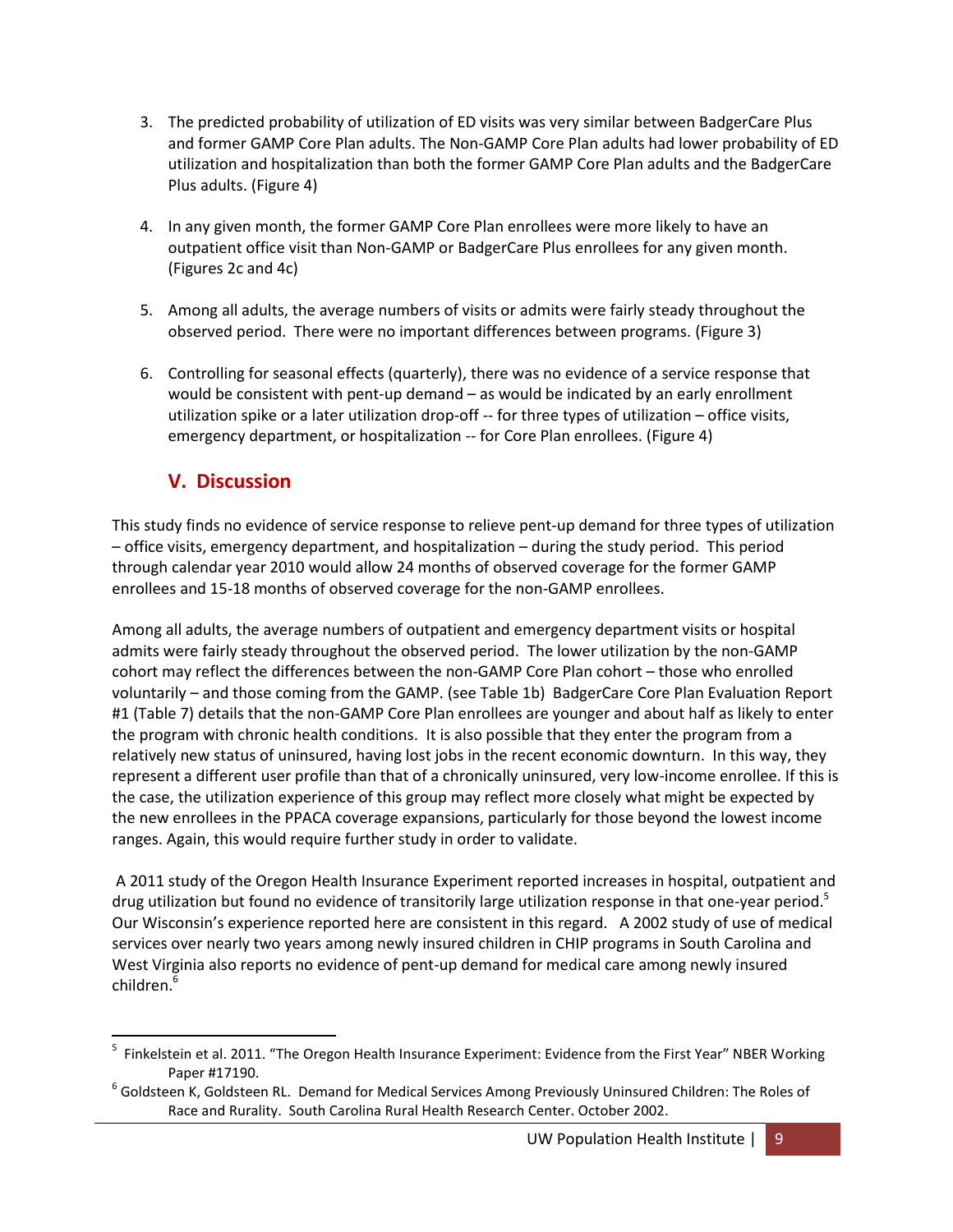Wisconsin's experience might be compared to a study by Milliman of the Healthy Indiana Plan, which covered a similar population of previously ineligible adults in a pared-down Medicaid program.<sup>7</sup> The earliest to enroll in Indiana's plan, similar to Wisconsin's Core Plan, had high prevalence of chronic conditions (thus, apparently, needing coverage most) and incurred high utilization of both inpatient and outpatient services at the outset, However, Indiana's utilization later declined, while showing increasing pharmacy drug costs – presumably as their conditions became stabilized on a medication regime. These new enrollees appeared to exhibit significant pent-up demand -- a need for immediate medical care particularly linked to conditions for which services had been deferred. Wisconsin's population exhibited no such decline in utilization over time.

The differences in the experiences of these various programs and with their populations may be due to several factors:

- 1. The status of the safety net services available to the population prior to their enrollment would affect the kind of services and utilization experiences of the previously uninsured population.
- 2. The availability of services within the program would affect the utilization within the early months of the program or determine whether utilization, even in a pent-up demand environment, might be constrained or delayed due to capacity limitations.
- 3. The duration of uninsured spells for the population prior their enrollment in the program: A program that enrolls large numbers of chronically or long-term uninsured might expect to see larger increases in some kinds of utilization that may not resolve within a year of enrollment (as in the case of the former GAMP Core Plan population). A program that enrolls cyclically uninsured persons who had only recently lost coverage due to recent unemployment may experience less significant increases in post-enrollment utilization (as in the case of the non-GAMP Core Plan population).

A newly released study of the impact of national CHIP coverage expansions on children's utilization of physician services between the years 1997-2009 finds no association between new coverage and aggregate physician utilization.<sup>8</sup> The study finds instead that the generosity of provider payments primarily determines the overall quantity of and access to services. It appears then that that supply side effects – capacity limits, the use of managed care tools or relatively low reimbursement rates – limit the utilization effects of the coverage expansion and may have constrained the service response to any pent-up demand in the Core Plan population.

These findings suggest that utilization under new coverage expansions will not lead to early-enrollment spikes in demand and that observed utilization changes are not transitory. Rather, for some groups of enrollees, particularly those coming from a status of chronic or long-term uninsured, the health care system and budgets will need to accommodate a sustained overall increase in outpatient utilization.

 $\overline{a}$ 

 $^7$  Damler R. Experience under the Healthy Indiana Plan: The short-term challenges of expanding coverage to the uninsured. Milliman, Inc. August 2009. Available at: [http://publications.milliman.com/research/health](http://publications.milliman.com/research/health-rr/pdfs/experience-under-healthy-indiana.pdf)[rr/pdfs/experience-under-healthy-indiana.pdf](http://publications.milliman.com/research/health-rr/pdfs/experience-under-healthy-indiana.pdf)

<sup>&</sup>lt;sup>8</sup> White C. 2012. A Comparison of Two Approaches to Increasing Access to Care: Expanding Coverage versus Increasing Physician Fees. Health Services Research Vol. 47(3.1): 893-1223. http://www.hschange.org/CONTENT/1273/1273.pdf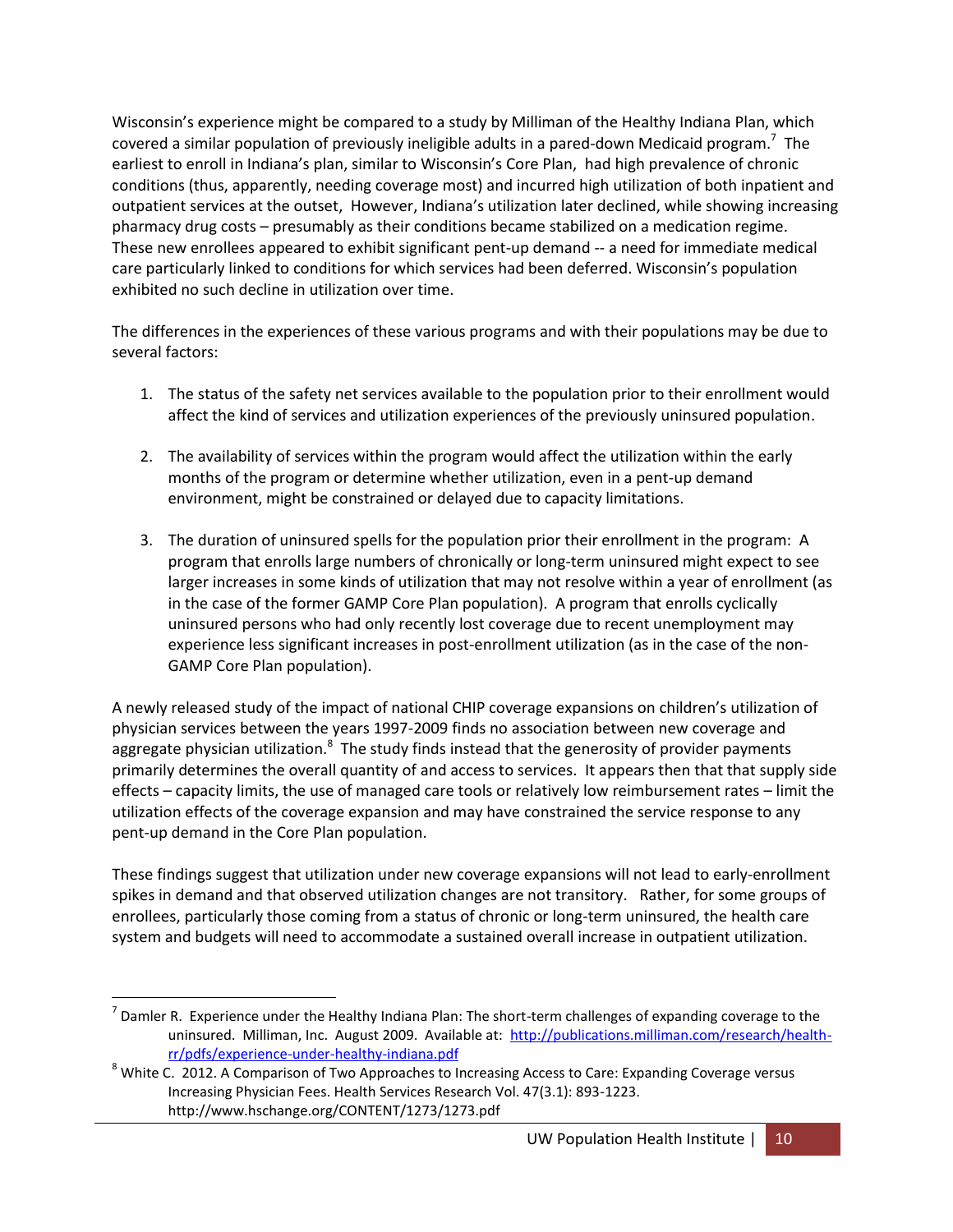

**Figure 2. Observed health service utilization among Wisconsin Medicaid enrollees from 2008 to 2010, by type of service and plan**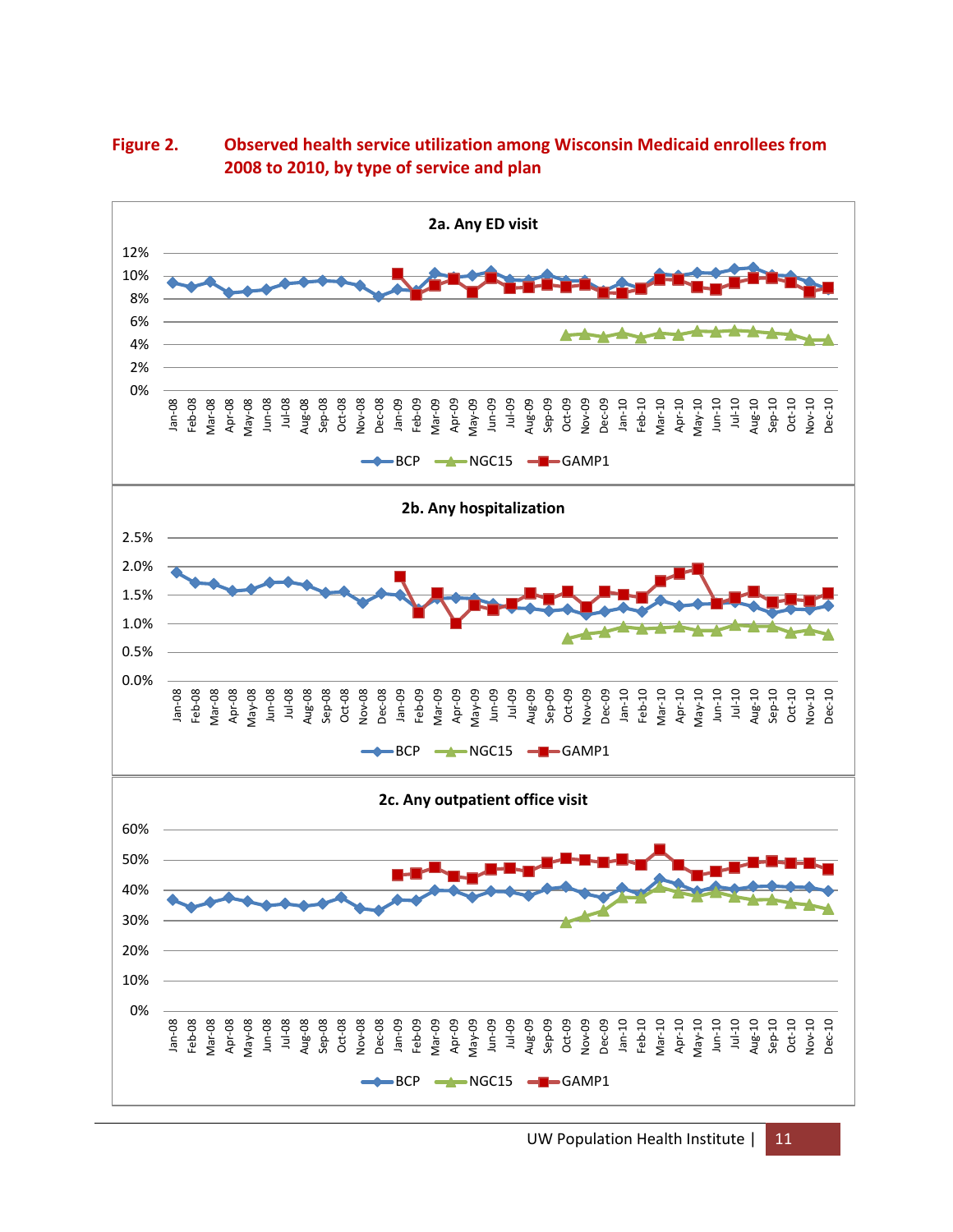

**Figure 3. Average (observed) average number of services among Wisconsin Medicaid enrollees by type of service and plan**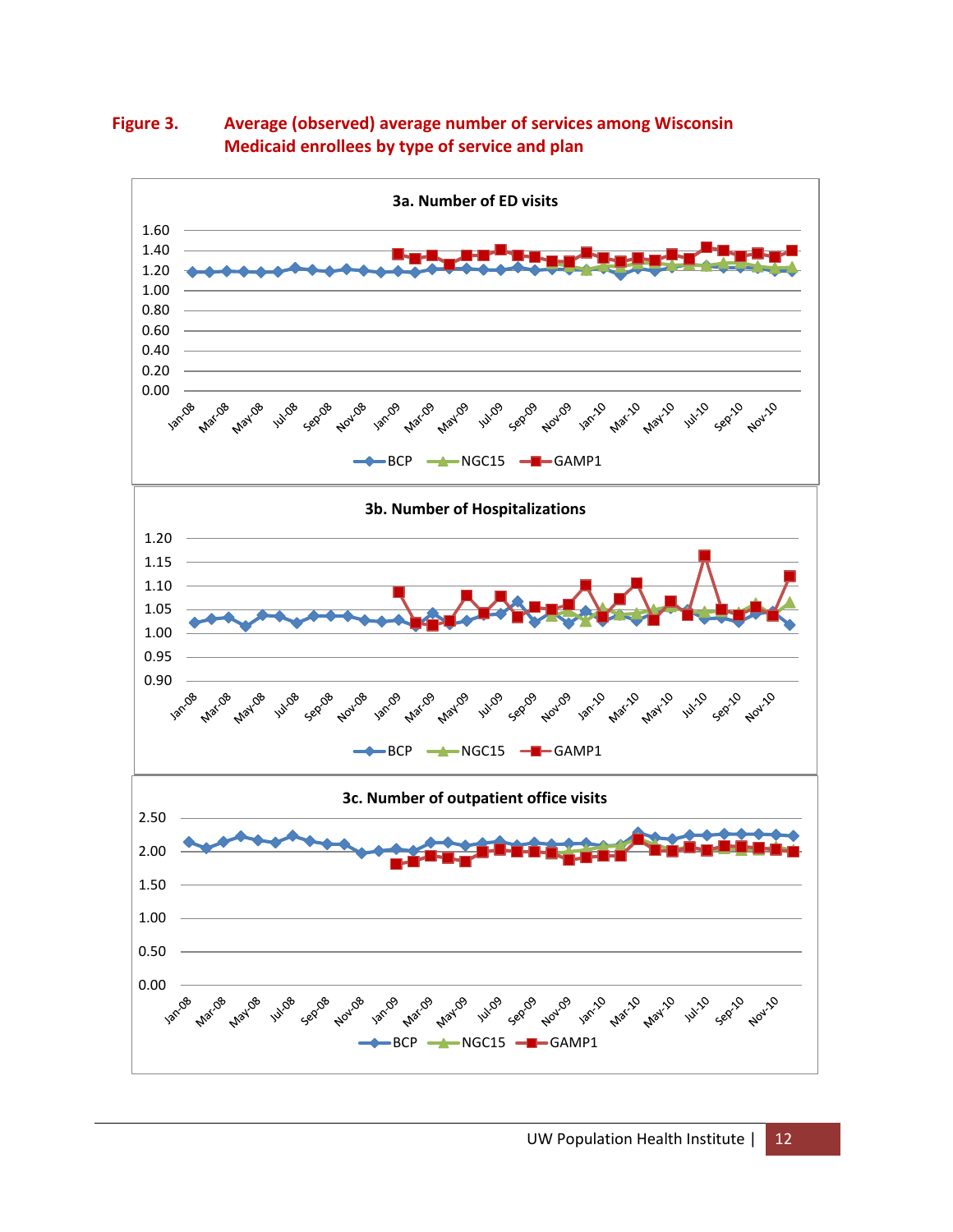**Figure 4. Predicted probabilities of service utilization among Wisconsin Medicaid enrollees 2008-2010,** *net of quarterly effects***, by types of service and plan**